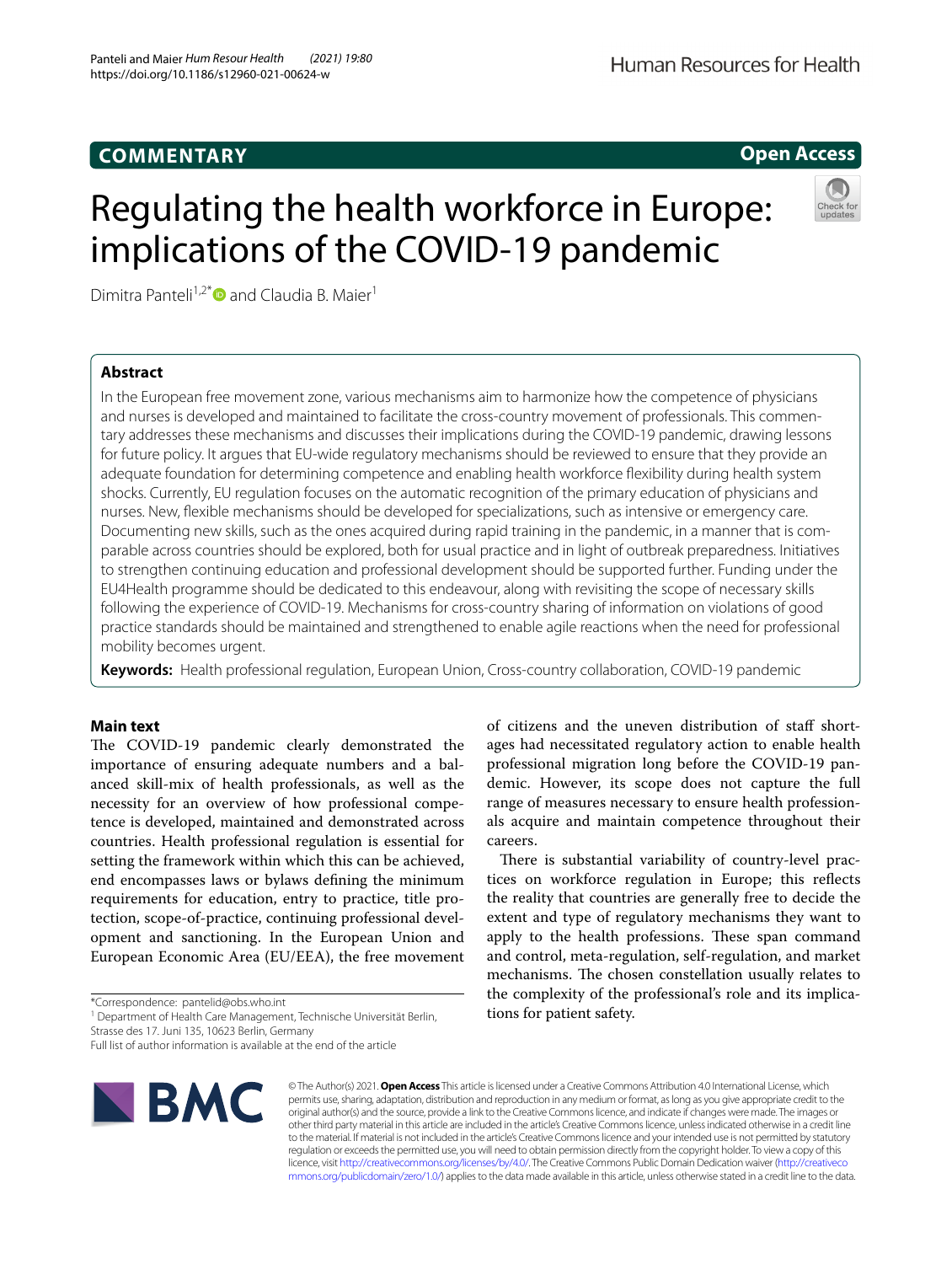In this contribution, we focus on highlighting how initiatives at the European level have contributed towards a more harmonized understanding of minimum requirements for physicians and nurses, and where there still might be room for action. We follow the logic of the adapted framework for strategies to regulate health professionals shown in Fig. [1](#page-1-0), which draws on previous work on efectiveness and implementation of diferent strategies to regulate health professionals [[1\]](#page-5-0). Finally, we highlight the implications of the COVID-19 pandemic for future directions in relevant health professional regulation policy along these steps.

## **Health professional education and training: EU regulation focuses on the primary educational qualifcations, but new, fexible regulatory mechanisms are required for specializations**

Arguably, the cornerstones of building competence for health professionals are education and training. Country practices vary starting from entry requirements for higher education, for which there is no standardization at EU level. In Europe, national authorities are responsible for the recognition of health education institutions (e.g. via accreditation) and educators in their jurisdiction. For medical education specifcally, the European Union of Medical Specialists (Union Europeene des Medecins Specialistes, UEMS) established the Network of Accredited Skills Centres in Europe (NASCE). NASCE evaluates and subsequently accredits institutions of medical education and training in European countries, but this pertains to particular skill sets rather than entire curricula of basic medical education [\[2](#page-5-1)].

The regulation of curricula for the health professions at the national level usually aims to ensure uniformity across educational programmes. National regulations for the basic curricula of professional education in Europe and the European Economic Area are determined by the EU Directives on the mutual recognition of professional qualifcations. Directive 2013/55/EU of 20 November 2013 amending Directive 2005/36/EC of the European

<span id="page-1-0"></span>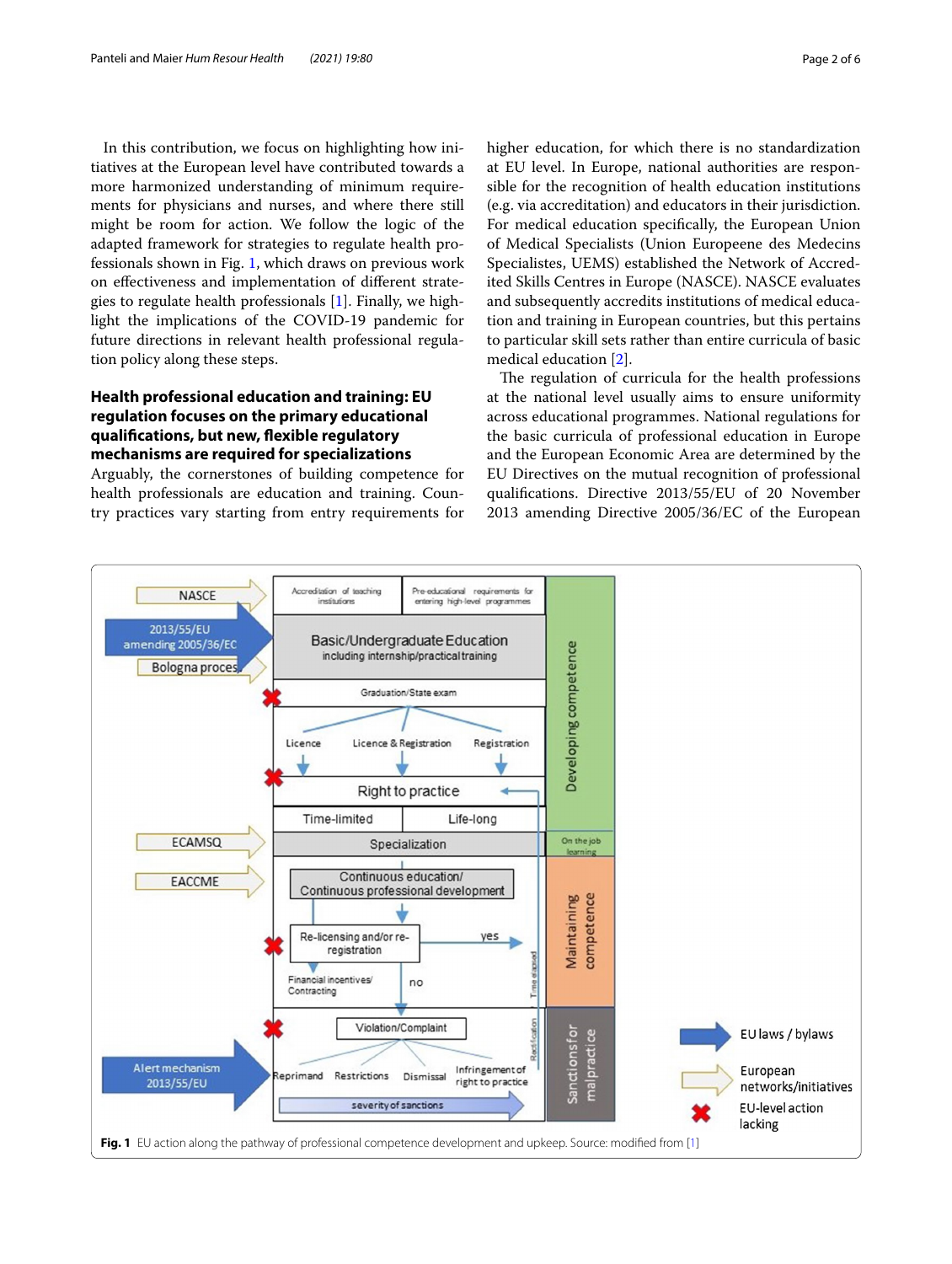Parliament and of the Council of 7 September 2005 set out the legal foundation to ensure that health professionals can move freely and practise across Member States. The EU Directives mainly regulate the minimum duration of training to ensure comparability and equivalence of diplomas, but not the details of its content. For instance, medical education requires a minimum of 5 years of university-based theoretical and practical training, but the detailed composition and set-up beyond this remains a national (or sub-national) responsibility. Starting in 1999, the Bologna process has aimed to enhance the comparability of higher-education qualifcations in Europe and ensure their quality. It applies to educational programmes for health professionals and has drastically infuenced the way they are organized.

Physicians usually complete studies in medicine at university level and require (additional) training at a hospital in order to obtain a medical degree and be able to practice. They then undergo specialist training mostly by means of on-the job learning; completing specialist training is usually a prerequisite to deliver patient care independently. In contrast to the approach towards basic education described above, self-regulation plays the main role for determining the requirements for specialist training or residency programmes. This leads to considerable variability across European countries regarding admission policy, duration, scope, terminology and signifcance of diplomas, and general structure of residency training. The EU Directives primarily list the titles and minimum duration of specialist training for physicians in EU countries. The UEMS, founded in 1958, is the representative organization of all medical specialists in the European Community, aiming to encourage the harmonization of specialist training across Europe. Already in the 1990s, it issued guiding principles for a European approach for specialist medical training to ensure quality and comparability, meant to guide but not replace existing national structures. The UEMS also established the European Council for Accreditation of Medical Specialist Qualifications (ECAMSQ<sup>®</sup>), which developed a voluntary competence-based framework for the assessment and certifcation of medical specialists in Europe [[3](#page-5-2)]. By virtue of their voluntary nature, these initiatives are primarily of value when they are recognized by the relevant national bodies in each country.

Compared to medical education, the regulation of nursing education is even less uniform across countries and can apply at national or sub-national level. The European Directives mandate a minimum requirement of 4.600 h theory and practice (Directive 55/2013/EU) and certain skills and competencies which need to be obtained by nurses (e.g. ascertaining the need for nursing care, to plan, organize and implement nursing care, to empower individuals and patients), but the contents of curricula remain highly heterogeneous across countries. As a result of the Bologna process, nursing education is performed increasingly at higher educational institutions (via Bachelor and Master programmes), but primary education in nursing schools also co-exists in many countries. This shift towards degree-level nursing education paved the way for advanced practice and the expansion of professional roles for nurses. Some form of specialized training is available in most European countries, albeit with varying titles, levels and length of education. Depending on the type and level of education and specialization, professionals are qualifed to take over diferent tasks and responsibilities. This has implications for the regulation of task and responsibility division between professions and the complexity of ensuring comparability for professionals moving across borders.

European countries have diferent requirements for granting the right to practice for both physicians and nurses, but the successful completion of basic professional education is the minimum. The successful completion of an examination is usually required, and this can be integrated in the prerequisites to obtain the academic degree or be additional. Obtaining a license to practice is often linked to obligatory registration in a health professional register, which aims to inform the public and potential employers about the professional's qualifcations. Such registries are operated in most European countries for physicians, while only few have a nurse registry in place. Licensing and registration for doctors and nurses are mostly regulated at national or sub-national level. Competent bodies vary from governmental ministries to self-regulating professional bodies, with varying degrees of statutory control and professional associations playing a key role in most countries  $[1]$  $[1]$ . There is no EUwide licensing authority or registry for either physicians or nurses.

## **Keeping up with best practice: harmonizing continuing education**

Over the course of their career, health professionals must constantly maintain and update their skills to be able to provide safe and efective patient care in line with best available knowledge. In Europe, few countries rely on the responsibility of professionals themselves to ensure that they remain ft to practice over time [\[1](#page-5-0)]. Most have introduced formal mechanisms to demonstrate continued professional competence, such as mandatory continuing education (or continuing professional development, see [[1\]](#page-5-0) for disambiguation), mandatory re-licensing, peer review and external inspection. Continuing professional education and development are used increasingly in European countries. However, the defnition of formal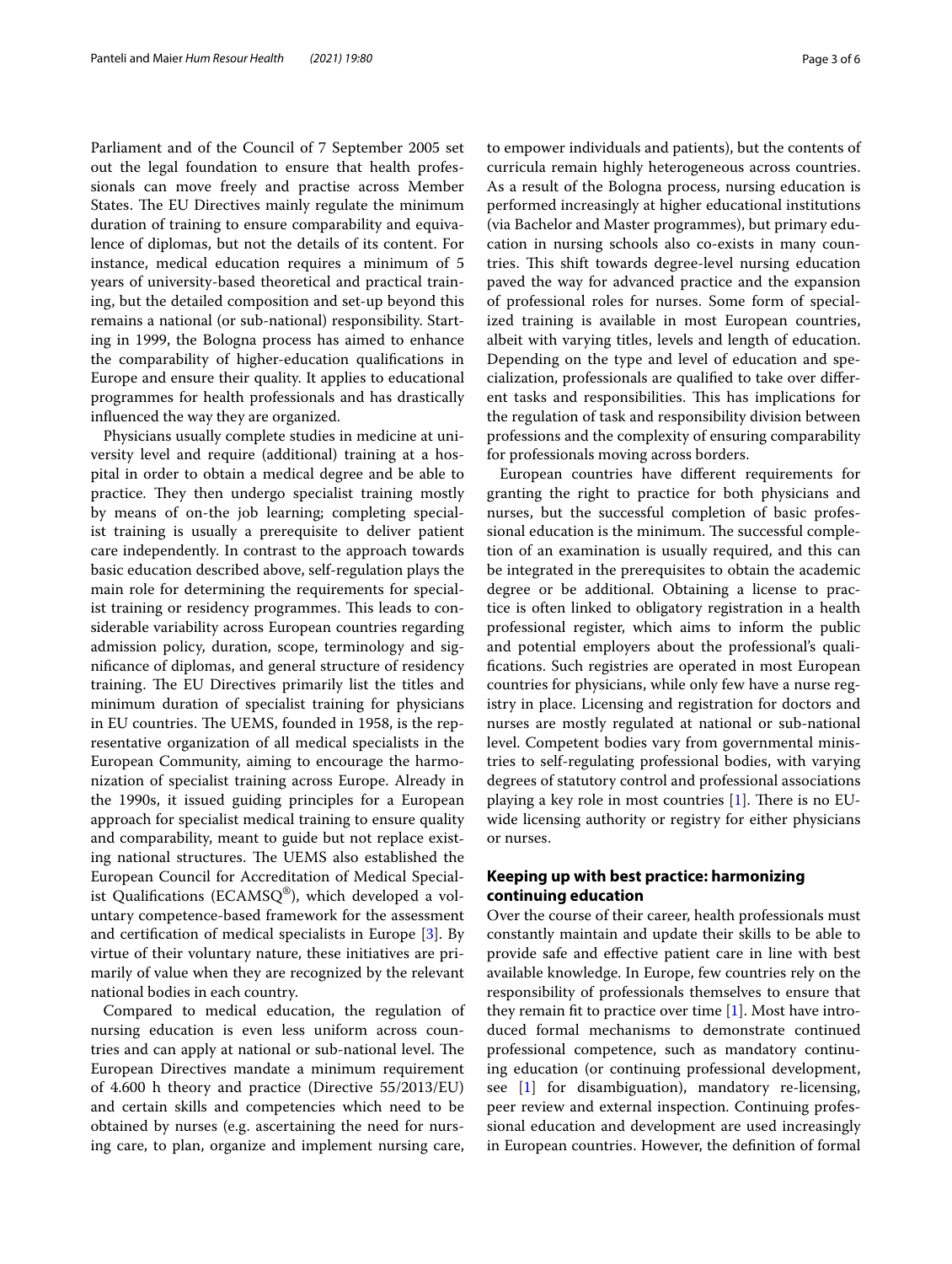standards that ensure related activities are efective and go beyond being a bureaucratic requirement remains a challenge. The configuration of processes to demonstrate continued competence in European countries varies considerably, along with the content and duration of eligible courses. For both physicians and nurses, it is the professional associations who decide which activities get accredited and monitor the participation of their members; the prerequisites to demonstrate sustained competence are generally more regulated for physicians than for nurses. There is no European-level regulatory harmonization for either profession.

However, in 2000 the UEMS established the European Accreditation Council for Continuing Medical Education (EACCME®) to encourage high standards in the development and delivery of continuing medical education and professional development courses and foster harmonization. The purpose of the  $EACCME^{\circledcirc}$  is to accredit courses and facilitate the recognition of credits between countries based on cooperation agreements with countries in Europe and beyond [\[4](#page-5-3)]. Twenty European countries and one Italian region have signed such agreements; other countries can also recognize EACCME® credits voluntarily, but professionals need to go through the national or sub-national competent authorities to ensure this happens. In response to criticisms about the content and independence of continuing education and professional development courses from commercial interests, the EACCME® developed quality criteria on which their accreditation process is based.

## **A cross‑country alert mechanism for violations of good professional practice**

Incidents indicating the violation of good professional practice are handled in various ways in European countries. Possible actions encompass reprimands and fnancial penalties, the temporary or permanent withdrawal of the right to practice and/or shortening of the registration period in systems where the bestowment of the right to practice is time-limited. Complaints about the practice of a health professional are brought to the attention of competent regulatory authorities by patients and their relatives, employers with monitoring tasks or specifc organizations for the oversight of the health professions. Disciplinary action in which the professional's competence to practice is investigated can be handled internally or lead to civil litigation proceedings. In more serious cases that go beyond the violation of good practice and professional codes of conduct, such as criminal ofences, the corresponding legal pathways are followed [[1\]](#page-5-0).

The increasing mobility of health professionals created a necessity for a better common understanding and reporting of such incidents across countries. Before 2016, health professionals who had been sanctioned in one country could move to another and continue practising without consequences, and such cases have been reported. Directive 2013/55/EU on the mutual recognition of professional qualifcations established an alert mechanism to fag (even temporary) bans or restricted from practice, and enable warnings across Member States. The evaluation of the first two years of functioning of this mechanism was favourable, but highlighted the need for its continuous monitoring and adaptation. It revealed that more than 20,000 alerts were sent by competent Member State authorities, mostly pertaining to cases of professionals who were restricted or prohibited from practice [\[5](#page-5-4)].

## **Implications and lessons learned from the COVID‑19 pandemic**

During the COVID-19 pandemic most countries in Europe have used a variety of diferent strategies to upskill and re-deploy their existing health workforce [\[6](#page-5-5)]. Examples include expanding the working hours of already employed physicians and nurses, additional trainings, e.g. in intensive care or emergency care, or attracting medical and nursing students in their fnal year of studies to work. Some countries recruited retirees back into active practice, hired volunteers or professionals and students from other European countries  $[7-9]$  $[7-9]$ . These strategies have had implications on the skill-mix of the workforce, competencies and teamwork. Most of the strategies are not regulated and were applied ad hoc. In Germany, for instance, the procedures for mutual recognition of diplomas of EU-trained health professionals were sped up. In contrast, lengthier procedures are in place for specialist training, e.g. for nurses, which is not automatically recognized. At EU level, more fexible mechanisms to recognize the specializations of physicians and nurses, for instance in intensive care or emergency care, would solve this problem and equip European health systems for more expedient responses in the future.

Furthermore, rapid training of health professionals to obtain new skills, for instance in intensive care, took place in many European countries. Hospitals in several countries, including Germany, introduced rapid training courses for nurses to use ventilators or extracorporeal membrane oxygenation (ECMO) machines in intensive care units (ICU). The skills obtained should be documented not only nationally, but also at European level, to enable the rapid identifcation of appropriate personnel in times of urgent need. For the same purpose, physicians and nurses and other health professionals with expertise in treating COVID-19 patients, for instance in highly specialized centres, should be easily identifable across Europe. Supporting and expanding relevant networks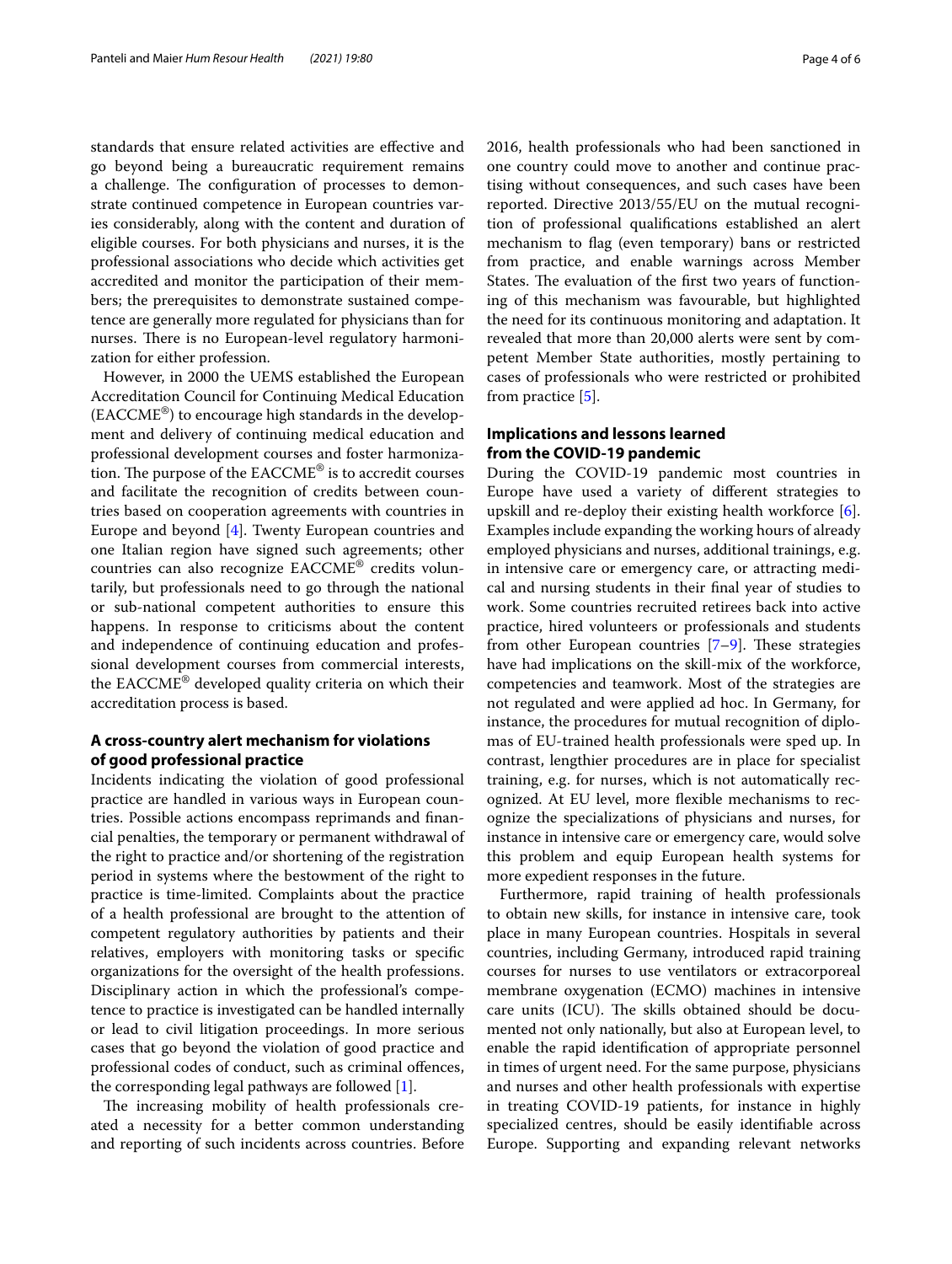would help to strengthen the sharing of expertise and skills. Health professionals should be able to document these skills, for instance via the European Skills Passport [[10\]](#page-5-8). A more formalized option could include a (voluntary) note or annotation in professional registries, but this would require a network of EU-wide registries and can be considered a mid- or long-term initiative.

Alert mechanisms on violations of good professional practice are of high relevance, also during the pandemic. While the vast majority of health professionals have worked efortlessly and to highest professional standards to treat patients under time pressure, the risk of transgressions remains. Hence, relevant occurrences should be identifed and shared across European countries. At the same time, countries need to identify legal protection mechanisms for physicians, nurses and other health professionals who have undergone rapid training, to ensure the newly acquired skills are legally protected. Furthermore, the recruitment of retired health professionals or medical and nursing students poses new challenges from a regulatory perspective, as they are not covered under the usual provisions for health professionals and require new supervisory structures as well as legal and regulatory mechanisms. Lessons on how to deal with these new members of teams should be shared across countries.

### **Moving forward: priority areas for cross‑country collaboration**

We have previously argued that the regulation of health professionals should be viewed in a holistic manner, taking all strategic components shown in Fig. [1](#page-1-0) into account, with the aim of creating learning systems of regulation that combine efective checks and balances with a fexible response to global needs for a competent, sufficient workforce  $[1]$ . The reasonableness of such an approach was only underlined during the COVID-19 pandemic, and the resulting necessity for surging appropriately skilled health workforce capacities to meet health care needs.

The EU Directives have provided a relative basis for standardization of health professional education for physicians and nurses, and the Bologna process has contributed substantially to comparability in the EU/EEA space. While curricular set-up and content still varies across countries, this is not necessarily disadvantageous: too restrictive regulation can hamper innovation in curricular design; encouraging exchange by supporting existing and future platforms to enable cross-country learning is important.

Increased professional mobility, staf shortages and political developments put the application of the free movement of citizens within Europe on the agenda even before the pandemic; since the emergence of COVID-19 the need for swift action to surge workforce capacities made the necessity for a common understanding of professional competence beyond basic educational requirements even clearer. Accordingly, detailed work on the status quo of cross-country variation in the specializations of physicians and nurses would help develop more fexible mechanisms for recognition and professional movement. Documenting new skills in a manner that is understandable and transferrable across countries should be explored, both for usual practice and in light of outbreak preparedness. At the same time, it is important to consider that an increased dependence on foreign healthcare workers can negatively impact staff availability in their countries of origin. It is therefore vital that new mechanisms to enhance health system resilience are developed with an international perspective, and account for the need to maintain necessary workforce levels across countries.

The variability of requirements for continued education and professional development for both physicians and nurses can hamper cross-country movement for temporary and long-term professional mobility. Collaborative initiatives at European level, such as the accreditation of courses by the EACCME, should be strengthened and expanded. Considering the lack of evidence on the efectiveness of diferent regulatory set-ups for maintaining competence, the mixed evidence on the usefulness of different learning modalities, as well as the need to revisit the scope of necessary skills following the experience of COVID-19, funding under the EU4Health programme should be made available to strengthen relevant research.

Finally, the European alert mechanism for infringements against good professional practice constitutes an important milestone towards ensuring safe and efective patient care in light of professional mobility within the European Union. However, its evaluation and potential adaptation over time should not be overlooked, particularly given potential developments in country-level practices as systems of redress evolve over time. Accessibility and the speed with which underlying information is updated are crucial parameters to consider under the lens of swift reactions for immediate needs of professional movements across countries.

#### **Acknowledgements** Not applicable

#### **Authors' contributions**

DP and CM drafted and revised the manuscript. Both authors read and approved the fnal manuscript.

#### **Funding**

No dedicated funding was provided for this work.

#### **Availability of data and materials**

Not applicable.